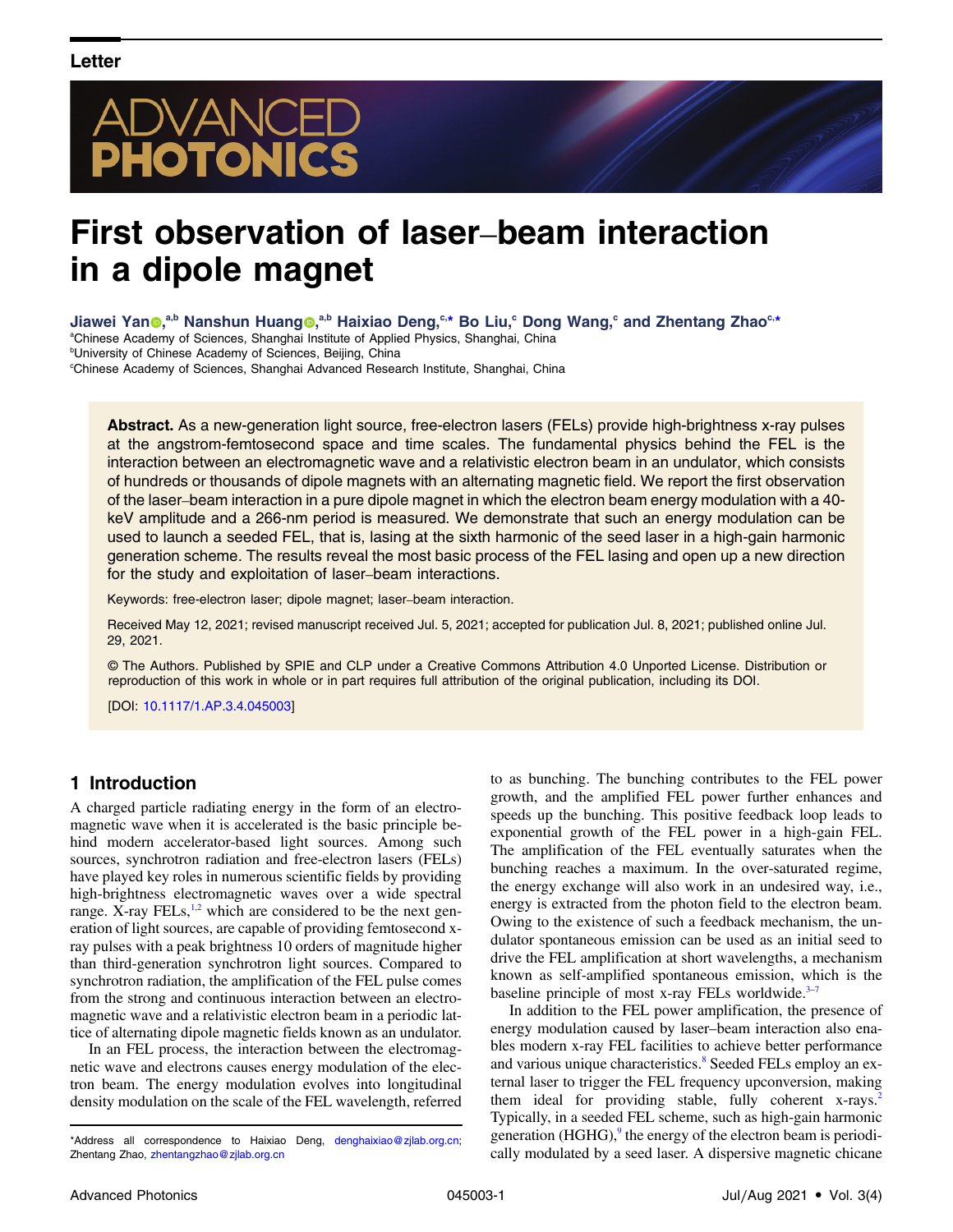is used to transform the purely sinusoidal energy modulation into density bunching that contains high harmonic components. Then the bunched electron beams are used to produce highly coherent FEL pulses at the preferred harmonics. More advanced seeded FEL schemes are being developed to improve the frequency multiplication efficiency.<sup>[10](#page-5-0)-[12](#page-5-0)</sup> In addition, a laser heater $13,14$  is normally placed before the bunch compressor in the linac section of an x-ray FEL facility, where an external laser is employed to interact with the electron beam, thereby increasing the uncorrelated beam energy spread and thus suppressing the microbunching instability induced by the effects of the longitudinal space charge and coherent synchrotron radiation. Furthermore, the laser–beam interaction is proposed to widely manipulate and rearrange the electron distributions and then generate attosecond coherent pulses, $15-20$  $15-20$  $15-20$  mode-locked  $x$ -ray pulse sequences, $2^{1,22}$  $2^{1,22}$  $2^{1,22}$  and  $x$ -rays with orbital angular momentum<sup>23,24</sup> to satisfy different scientific requirements.

An electron beam moving along a straight line cannot efficiently interact with an electromagnetic wave in free space. The beam needs a curved trajectory to achieve efficient interaction with the electromagnetic field. The energy change of the electron with a horizontal motion in an electromagnetic field is given by  $mc^2 \frac{dy}{dt} = ev_x E_x$ , where  $\gamma mc^2$  is the electron energy,  $E<sub>x</sub>$  is the horizontal electric field of the electromagnetic wave, and  $v<sub>x</sub>$  is the horizontal velocity of the electron. Conventionally, one undulator period is treated as a standard unit in FEL physics; for example, the well-known FEL equations  $25$  and well-benchmarked codes GENESIS<sup>26</sup> and GINGER<sup>[27](#page-5-0)</sup> are based on the undulator-period-averaged mode. In fact, the electrons experience a magnetic field with sinusoidal variations in intensity during an undulator period, which can be considered as a series of dipole magnetic fields of different intensities. In principle, the interaction between the electromagnetic wave and the electron beam has already taken place when the electron beam passes through each of the basic components of the undulator, namely a dipole magnetic field, which is the fundamental process of the FEL interaction. $28$  However, to the best of our knowledge, all the FEL interactions between the electromagnetic wave and

the electron beam are accomplished and experimentally observed in a full undulator, i.e., tens to hundreds or even thousands of dipole magnetic fields. In this work, we designed and conducted an experiment at the Shanghai soft x-ray FEL  $(SXFEL)$  test facility<sup>[29](#page-5-0)</sup> to study the interaction between an electromagnetic wave and an electron beam in a pure dipole magnetic field. In the experiment, the energy modulation of the electron beam induced by an ultraviolet laser in a dipole magnet was observed and measured. Furthermore, the feasibility of seeded FEL lasing using such energy modulation was also demonstrated.

### 2 Experimental Characterization Experimental Characteriza<br>of Laser–Beam Interaction

The schematic layout of the experiment is shown in Fig. 1. An 800-MeVelectron beam with a 1-ps [full width at half maximum (FWHM)] bunch length, a 600-pC bunch charge, and a 1.5-mmmrad normalized transverse emittance was sent into the first chicane, which consisted of four rectangular dipole magnets with an effective length of 0.3 m. The width of these dipole magnets is 0.25 m. A 266-nm external laser with a pulse length of 160 fs (FWHM) was expected to interact with the electron beam at the first dipole magnet, and a metallic baffle was placed in the middle of the chicane to draw the laser out so that the electron beam did not interact with the laser at the fourth dipole magnet. Furthermore, it should be noted that there is an injection chicane located 7.7 m before the first chicane for laser injection. In the injection chicane, the laser and the electron beam could interact in the fourth dipole magnet with a length of 0.2 m. In the experiment, the laser waist was tuned to near the first dipole magnet of the first chicane, and thus the interaction in the injection chicane could be ignored. The root mean square (rms) radius of the laser at the first dipole was around 200  $\mu$ m. The transverse envelope size of the electron beam was also focused at around 200  $\mu$ m. Once the beam energy modulation is formed in the first dipole magnet, it is converted to density bunching when the electron beam passes through the remaining part of the entire chicane.



Fig. 1 Schematic layout of the experiment. An 800-MeV electron beam is sent to the first chicane and interacts with a 266-nm seed laser in the first dipole magnet. Energy modulation and density modulation are performed simultaneously in the first chicane. In the modulator, an electron beam is used to generate coherent radiation at the fundamental wavelength, which also enhances the energy modulation. The radiator is used to produce FEL pulses at the sixth harmonic of the seed laser.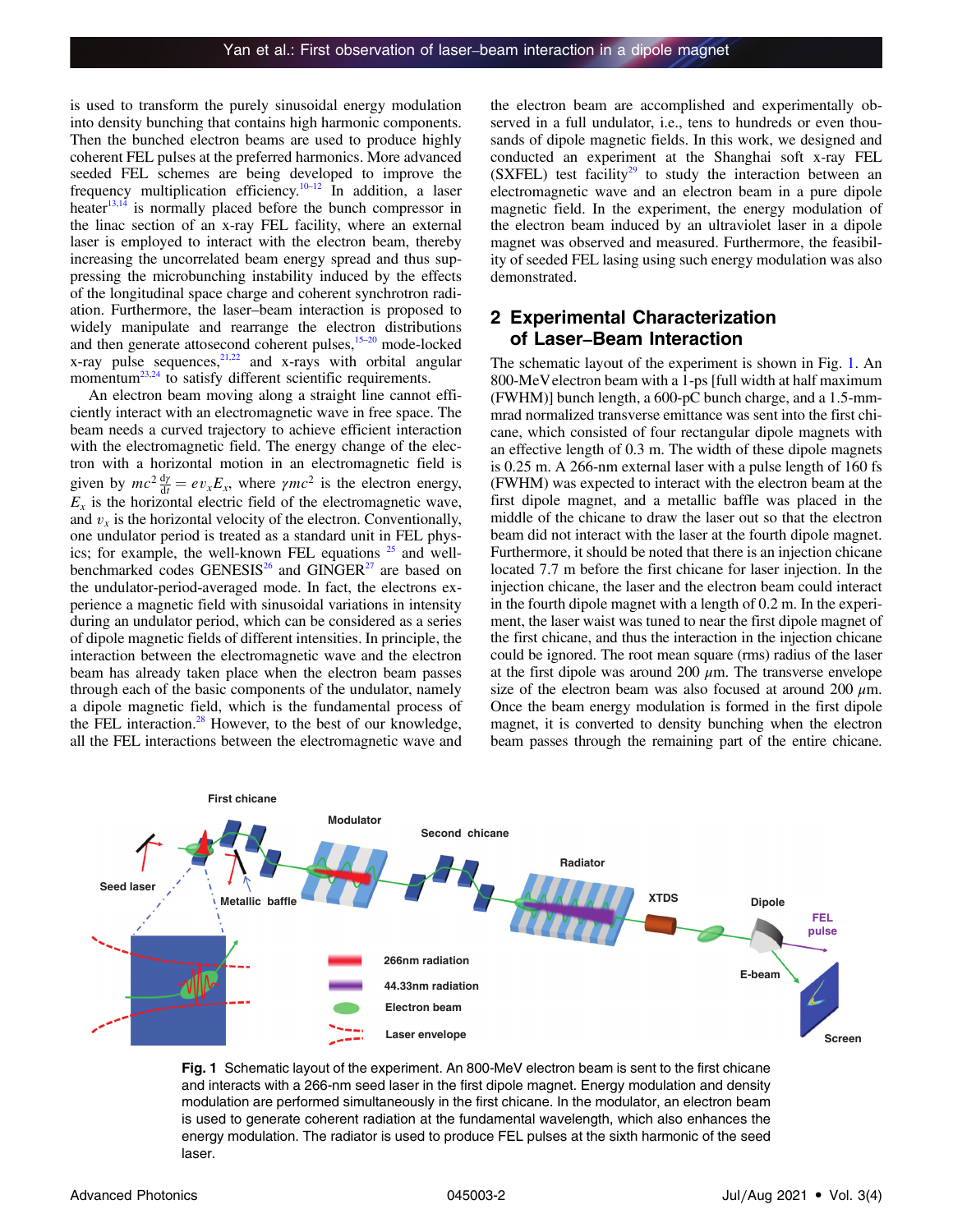<span id="page-2-0"></span>

Fig. 2 Three-dimensional tracking of the laser–beam interaction. Plotted are the energy modulation amplitude of the electron beam (dashed line) and bunching factor (solid line) as a function of the dispersion strength of the first magnetic chicane.

This means that, in this experiment, both energy modulation and density bunching were accomplished in the first chicane. In addition to the intensity and profile of the laser, the energy exchange obtained from the laser–beam interaction also depends on the electron beam trajectory in the laser field. Therefore, the interaction in the dipole magnet was correlated with the strength of the magnetic field. Because the magnetic field of the dipole magnet also determines the dispersion strength of the chicane, the energy modulation and density bunching were mutually coupled in the chicane.

We first used a three-dimensional tracking algorithm based on electrodynamics<sup>[28](#page-5-0)</sup> to analyze the laser–beam interaction in the dipole magnet. In the simulation, all parameters were determined according to the experimental settings. The initial slice energy spread of the electron beam was set to 30 keV according to the measurements in the normal operation of the SXFEL. The peak power of the laser was set to 220 MW. The density modulation of the electron beam was quantified by the bunching factor. $9$  As presented in Fig. 2, the simulation reveals the relationship between the value of  $R_{56}$  of the chicane and the obtained energy modulation amplitude as well as the bunching factor at the fundamental wavelength after passing through the chicane. When  $R_{56}$  is set to 0.01 mm, an energy modulation amplitude of 92 keV can be obtained. However, owing to constraints from the actual chicane configuration, the dipole magnetic field of the first chicane is adjustable from 0.03 to 0.12 T, corresponding to  $R_{56}$  values of 0.11 to 1.7 mm. In this range, the energy modulation changes slowly from 52 to 36 keV, and a bunching factor  $>0.1$  can be obtained at the fundamental wavelength. In theory, an electron beam with such a strong bunching factor can be used to produce significant coherent radiation.

In the experiment, the electron beam was sent to interact with the external laser in the first dipole magnet of the first chicane. The laser pulse energy was set to be its maximum, i.e.,  $38.10 \mu J$ . According to the three-dimensional tracking result, the  $R_{56}$ value of the first chicane was set at around 0.9 mm, corresponding to a dipole magnetic field strength of 0.086 T. To observe the changes in the electron beam after the interaction, the gaps of the modulator and the radiator were fully opened. Here we used an x-band transverse deflecting structure and a dipole magnet at the end of the undulator section to measure the longitudinal phase space of the electron beam. When the laser pulse was successfully synchronized with the electron beam, significant changes in the phase space were observed in the electron beam, and the location of these changes shifted with the adjustment of the laser timing synchronization. Figure  $3(a)$  shows a typical longitudinal phase space of the electron beam with changes in the central part.

We further measured the energy modulation amplitude induced in the dipole magnetic field through the generation of co-herent radiation.<sup>[30](#page-5-0)</sup> In the measurement, the following modulator with a length of 1.5 m and a period of 80 mm was set to be resonant at 266 nm and thus to generate coherent radiation at



Fig. 3 Experimental characterization of the laser–beam interaction in the dipole magnet. (a) The longitudinal phase space of the electron beam after the interaction. The red dashed line represents the central energy of the electron beam. The orange box contains areas that are altered due to the laser–beam interaction. The beam head is on the left. (b) The measured coherent radiation intensity and fitted curves after the electron beam passes through the first chicane under different laser pulse energies. The coherent radiation intensity is recorded by a photodiode when the dispersion strength of the first chicane is scanned. The three optimal  $R_{56}$  obtained were 0.95, 1.02, and 1.08 mm when the seed laser pulse energies were  $38.10$ , 18.30, and 10.60  $\mu$ J, respectively. (c) Calculation results of the energy modulation amplitude and the initial slice energy spread using the coherent radiation generation method. $30$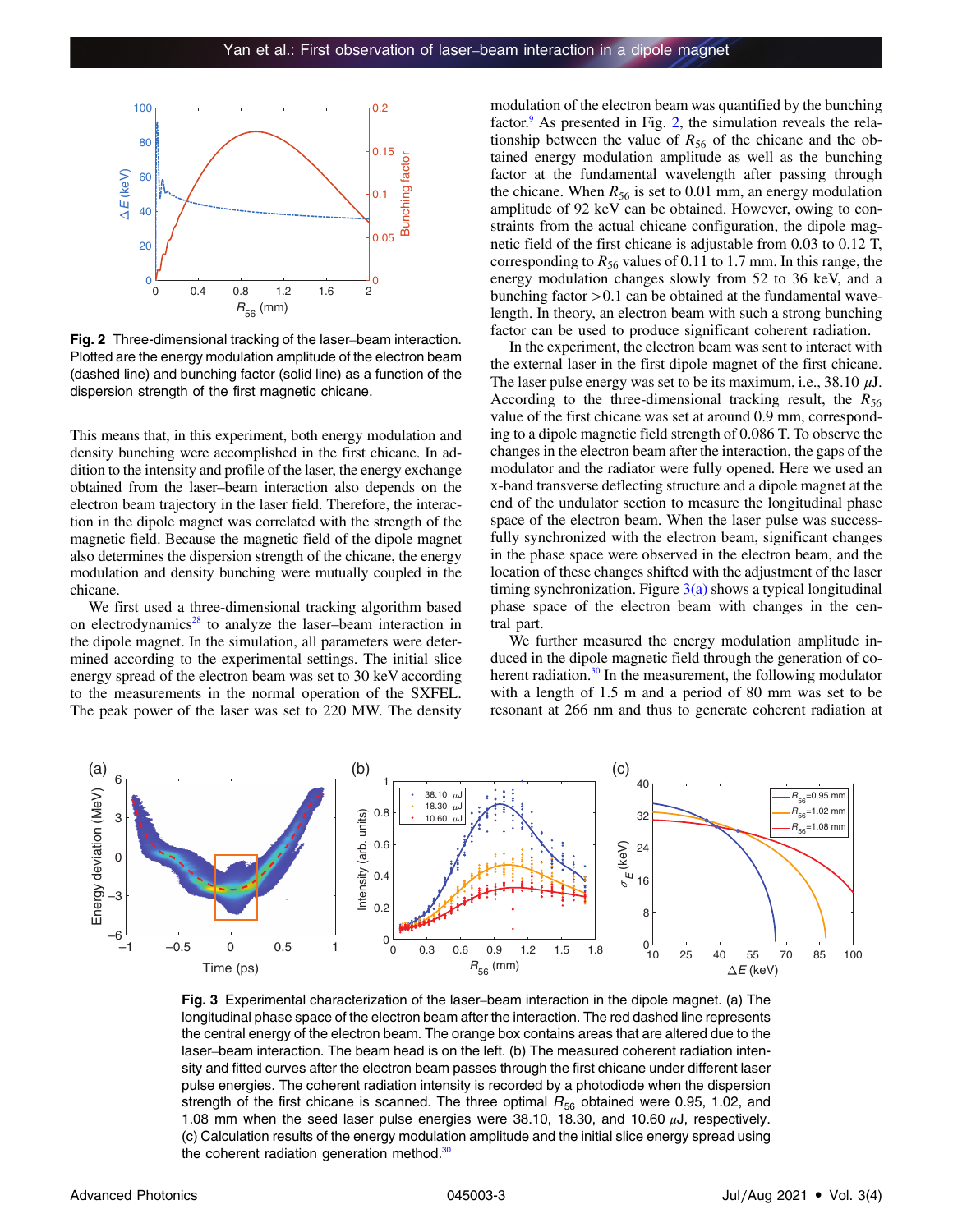<span id="page-3-0"></span>the fundamental wavelength of the external laser. Next, we scanned the dispersion strength of the first chicane to determine the optimal dispersion strength that maximizes the intensity of the coherent radiation. As presented in the three-dimensional simulation results, the energy modulation amplitude varies very slowly in the scanning range of  $R_{56}$ . Therefore, we considered that the energy modulation amplitude was fixed under a specific external laser. According to the measurement method, a numerical relationship between the energy modulation amplitude and the average slice energy spread can be obtained through the optimal dispersion strength of the chicane. Consequently, multiple numerical relationships need to be obtained by varying the laser pulse energy, and their intersections were treated as the measurement results. In addition to 38.10  $\mu$ J, two other laser pulse energies of 18.30 and 10.60  $\mu$ J were also used to interact with the electron beam. The measured intensities of the coherent radiation and the fitted curves based on the measurement under the three laser pulse energies are shown in Fig.  $3(b)$ . Three optimal  $R_{56}$  values of 0.95, 1.02, and 1.08 mm were obtained under the three different laser pulse energies. As displayed in Fig.  $3(c)$ , according to the three optimal  $R_{56}$  values, three numerical relationships are modeled, where all the energy modulation amplitudes are scaled to that obtained by the laser pulse energy of 38.10  $\mu$ J. The average of the three intersections was regarded as the measurement result. The measured slice energy spread was 29 keV, which is consistent with the measurement results under normal FEL operation. The measured energy modulation amplitude induced by the external laser with a 266-nm wavelength and a 38.10- $\mu$ J pulse energy in a dipole magnet of 0.3 m was 40 keV, which reasonably agrees with the simulation result.

#### 3 Lasing Feasibility of a Seeded FEL

We have demonstrated and measured the laser–beam interaction in a dipole magnetic field. The obtained energy modulation is a factor of 1.4 greater than the slice energy spread in our case. Since the dipole magnet and laser pulse coexist in many parts of an FEL facility and the energy modulation introduced can be considerable, laser–beam interactions in the dipole magnetic field cannot be ignored and need to be carefully considered in the design and operation of the FEL, especially in cases where

the ultimate output performances are pursued. In addition, the energy modulation induced in a dipole magnet has many potential applications. Because a laser-induced energy spread of 20 keV is sufficient to suppress microbunching instabilities, a chicane without an undulator could be a future option for the laser heater. Moreover, even larger energy modulations would be obtained using a laser with a higher peak power or an optimized dipole magnet. Thus, generating a fully coherent FEL by exploiting energy modulation is a more straightforward application.

In this work, we explored the feasibility of using the energy modulation obtained in the dipole magnet for FEL lasing at the sixth harmonic of the seed laser. Limited by existing hardware, it is difficult to increase the peak power of the seed laser or change the dipole magnet. The energy modulation amplitude of a factor of 1.4 greater than the slice energy spread is too weak to lase at the sixth harmonic directly; consequently, the selfmodulation method $31$  was employed to further enhance the energy modulation. In the experiment, the pulse energy of the seed laser was kept at 38.10  $\mu$ J. The dispersion strength of the first chicane was set at the optimal value to maximize the intensity of the coherent radiation in the modulator. As a result, the electron beam was modulated by the coherent radiation generated by itself, and the energy modulation was enhanced. Thereafter, we sent the electron beam to the radiator, which was composed of four undulator segments with a length of 3 m and a period of 40 mm. Initially, only the first undulator segment was used for coherent radiation generation at the sixth harmonic of the seed laser. Then the dispersion strength of the second chicane was scanned to maximize the coherent radiation intensity. According to the optimal dispersion strength of 0.16 mm obtained from the scanning and the previously obtained slice energy spread of 29 keV, we estimated an energy modulation of 247 keV after self-modulation. The results indicated that the energy modulation amplitude was increased sixfold through self-modulation.

Combined with the enhanced energy modulation after the modulator, the second chicane and the radiator were used for HGHG lasing at 44.33 nm. The dispersion strength of the second chicane was maintained at the optimal value. Other undulator segments of the radiator were used to further amplify the 44.33-nm radiation. Figure  $4(a)$  presents the maximum and



Fig. 4 Performance of the FEL lasing at the sixth harmonic of the seed laser. (a) The gain curve and typical transverse profile of the FEL pulse at 44.33 nm. The red and blue points represent the average pulse energy and maximum pulse energy at the end of various undulator segments, respectively. The FEL pulse energy was measured by a calibrated photodiode at the end of the undulator section. The error bars represent the root-mean-square intensity fluctuations. The inset displays one typical transverse profile of the FEL pulse. (b) The typical longitudinal phase space of the electron beam at the exit of the radiator.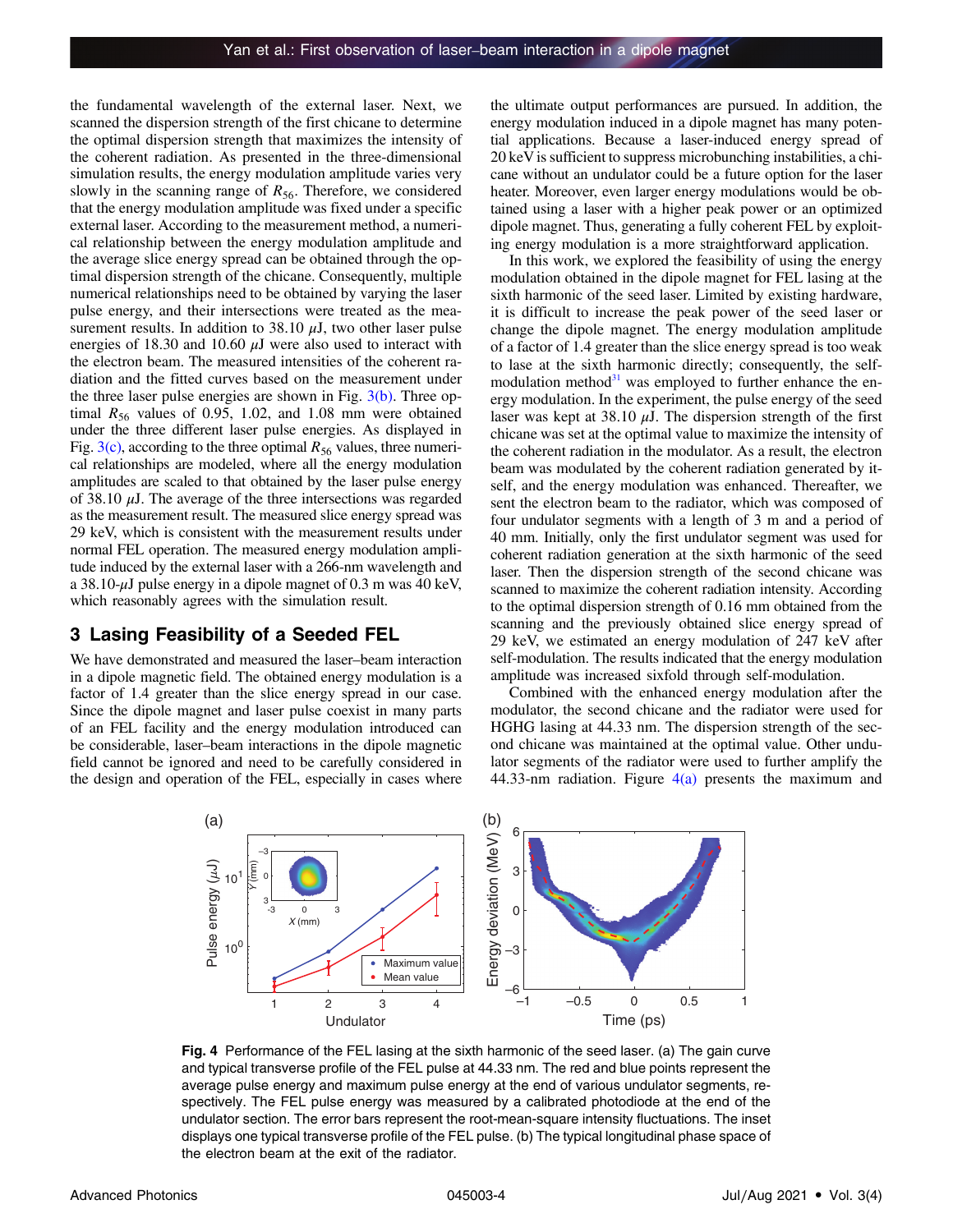<span id="page-4-0"></span>

Fig. 5 Spectra and reconstructed temporal profiles of 44.33-nm FEL pulses: (a) 10 typical spectra measured by the spectrometer after the radiator and (b) power profiles of 10 typical FEL pulses reconstructed using the XTDS system.

average pulse energies of the FEL pulse after each undulator segment and one typical transverse profile of the FEL pulse. At the end of the radiator, FEL pulses with an average pulse energy of 5.5  $\mu$ J and an rms energy jitter of 2.7  $\mu$ J were obtained. One typical longitudinal phase space of the electron beam after the radiator is shown in Fig.  $4(b)$ . A drop in the centroid kinetic energy can be observed at the central part of the electron beam. The spectra of the FEL pulses were measured using a spectrometer with a resolution of 0.05 nm. The average FWHM bandwidth over 60 consecutive shots was  $1.7 \times 10^{-3}$ . Figure  $5(a)$  shows 10 typical measured spectra. In addition, we reconstructed the temporal profile of the FEL pulse according to the change in the centroid energy of the electron beam.<sup>[32](#page-5-0)</sup> Ten typical temporal profiles of FEL pulses are presented in Fig. 5(b). The average pulse length (FWHM) of the 10 pulses is 113 fs. The obtained temporal profiles and spectra are similar to those obtained during normal operation using undulators. Moreover, larger pulse energies can be expected through careful optimization of the electron beam orbit and focusing. Shorter wavelengths can be obtained using cascaded HGHG operation.

#### 4 Discussion and Conclusion

For the first time, we have demonstrated and measured the interaction between a laser and relativistic electrons in a pure dipole magnetic field. A 266-nm laser was used to interact with an 800-MeV electron beam in a dipole magnet. The measured energy modulation amplitude was 40 keV, which is consistent with the theoretical tracking results. This experiment intuitively reveals a fundamental step in the FEL process and thus contributes to a deeper understanding of FEL physics. Moreover, as an example, we have shown that the energy modulation obtained in a dipole magnet can be used for lasing at the sixth harmonic of the seed laser in an HGHG setup.

The results presented here open a new direction for the study and exploitation of the interaction between lasers and relativistic electrons. A simple dipole magnet can be used to introduce energy modulation of relativistic electrons, thus effectively suppressing microbunching instabilities or tailoring the FEL pulse properties. Using a seed laser with a peak power of hundreds of gigawatts, it is possible to directly obtain an energy modulation amplitude on the order of MeV for seeded FELs without additional self-modulation. Furthermore, based on this scheme, the complex manipulation of the electron beam in echoenabled harmonic generation<sup>10</sup> can be accomplished in two

magnetic chicanes, which greatly simplifies the configuration of the facility. Because the laser–beam interaction in a dipole magnet does not have a specific resonance condition, it is well tolerant of energy jitter and chirp and is promising for electron beams from plasma wakefield-based accelerators. In addition, the results also enlighten the design of novel radiators with a non-sinusoidal magnetic field.

From another perspective, our results highlight that the existence of laser–beam interaction in a dipole magnetic field may lead to considerable energy modulation. As more and more laser systems are used in FEL facilities, this effect should be taken into account in many FEL operations. In particular, using an external laser to modulate an electron beam normally requires the use of a chicane for laser injection, which means that the laser inevitably interacts with the fourth dipole magnet of the chicane. For FEL schemes that utilize laser modulation for attosecond pulse generation, an external laser with a high intensity is often employed. In such cases, the laser–beam interaction in the laser injection chicane, or even in the correctors, would significantly perturb the initial beam quality, which may degrade the final achieved FEL performance. Therefore, the energy modulation occurring in the dipole magnets should be reasonably matched to the modulation in the undulator.

#### Acknowledgments

This work was partially supported by the National Key Research and Development Program of China (Grant No. 2018YFE0103100) and the National Natural Science Foundation of China (Grant No. 11935020). The authors would like to thank Zihan Zhu, Hanxiang Yang, and Weilun Qin for fruitful discussions.

#### Data, Materials, and Code Availability

The data that support the findings of this study are available from the corresponding author upon reasonable request.

#### References

- 1. C. Pellegrini, A. Marinelli, and S. Reiche, "The physics of x-ray free-electron lasers," *[Rev. Mod. Phys.](https://doi.org/10.1103/RevModPhys.88.015006)* **88**(1), 015006 (2016).
- 2. N. Huang et al., "Features and futures of x-ray free-electron lasers," [The Innovation](https://doi.org/10.1016/j.xinn.2021.100097) 2(2), 100097 (2021).
- 3. P. Emma et al., "First lasing and operation of an ångstrom-wavelength free-electron laser," [Nat. Photonics](https://doi.org/10.1038/nphoton.2010.176) 4(9), 641–647 (2010).